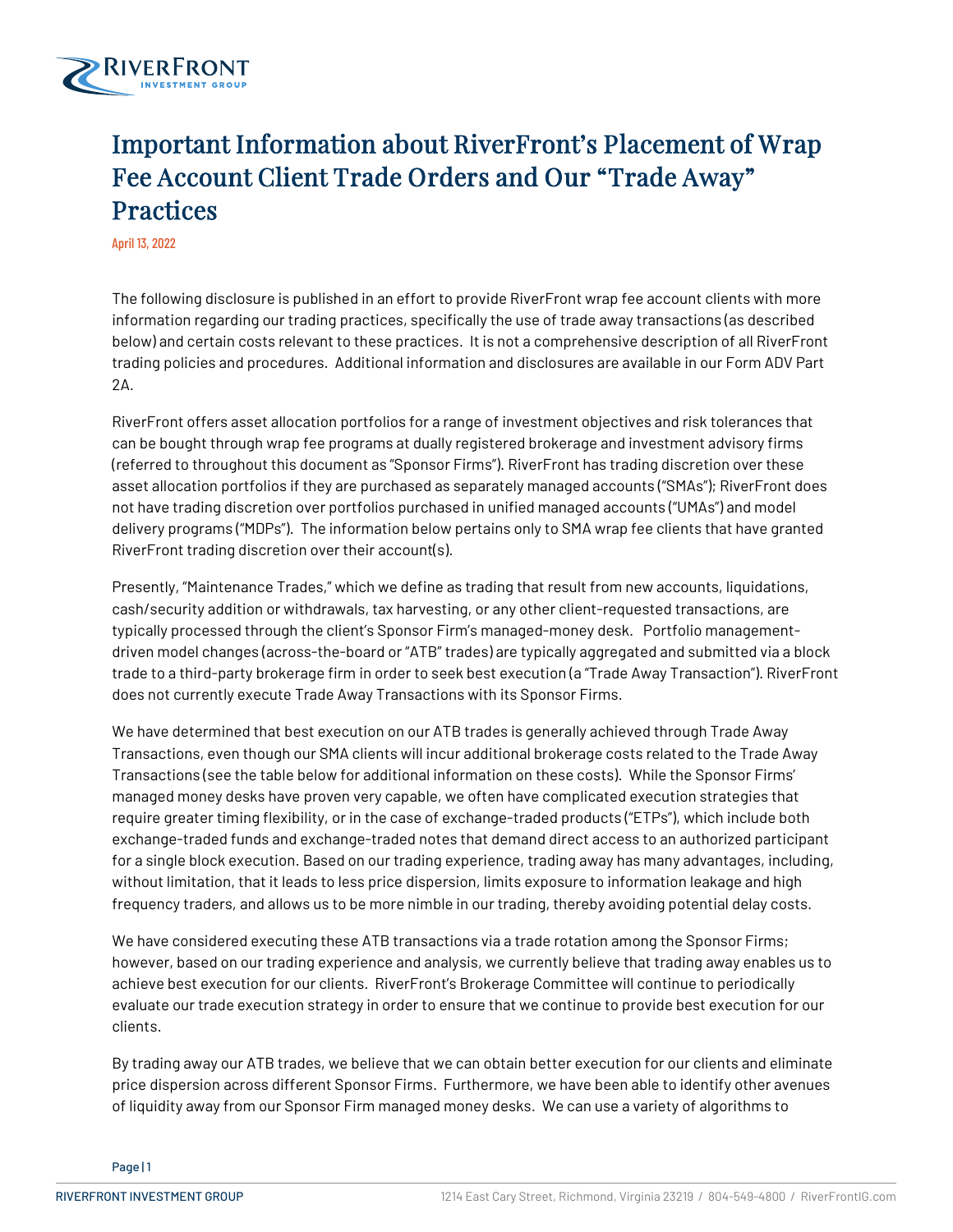

optimize each unique trading objective. Logical participation strategies, such as volume-weighted average price ("VWAP") and time-weighted average price ("TWAP") can be managed in a single block, which helps to achieve better execution than can be accomplished through a series of small transactions with Sponsor Firms. Finally, for ETP securities that may appear to be illiquid, we can use brokers that are able to source liquidity in an alternative manner to minimize price impact and ensure execution near the ETP's net asset value ("NAV"). We regard the ability to create and redeem the ETP basket as a critical requirement to achieve our best-execution requirements, and thus request that ETP buys and sells are consolidated into a single block execution.

For the reasons stated above, RiverFront has determined that best execution should be achieved differently for ATB trades than for Maintenance Trades. RiverFront believes that ATB trades are in most cases better executed through Trade Away Transactions, while Maintenance Trades are usually better executed through the clients' Sponsor Firms. The chart below provides the volume of wrap fee trades by market value executed via Trade Away Transactions, and the average disclosed markup/markdown on client transactions traded away which are costs charged by non-designated broker dealers that are netted into the price of the security and passed onto wrap fee clients as a result of these trades (see the chart below and footnote no. 2 for more information). This information is provided for each RiverFront investment strategy available to wrap fee clients.

We have disclosed these trading practices in our Form ADV Part 2A, which is provided to clients upon opening a RiverFront account and, at a minimum, offered annually thereafter. Our Form ADV Part 1A and Part 2A is also publicly available at: [https://www.adviserinfo.sec.gov/.](https://www.adviserinfo.sec.gov/) Please contact RiverFront at 804-549- 4800 and/or info@riverfrontig.com if you would like a copy of our most recent Form ADV Part 2A sent to you or if you have any questions regarding our trading practices.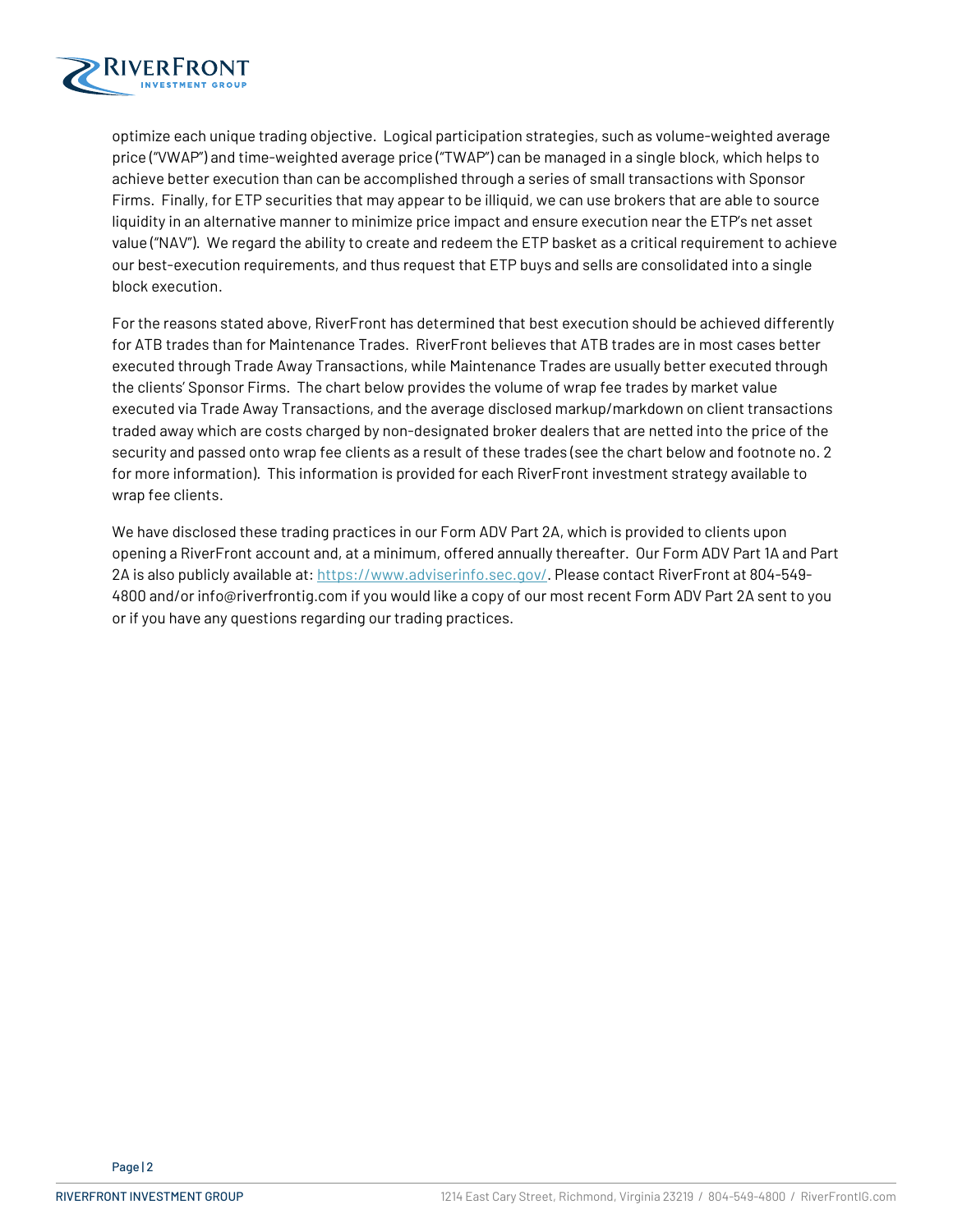

|                                                        | Dollar-Weighted<br>Percentage of Client<br><b>Transactions Traded</b> |                   | Disclosed<br>Markup/Markdown on<br><b>Client Transactions Traded</b> |                  |
|--------------------------------------------------------|-----------------------------------------------------------------------|-------------------|----------------------------------------------------------------------|------------------|
|                                                        |                                                                       |                   |                                                                      |                  |
|                                                        |                                                                       |                   |                                                                      |                  |
|                                                        |                                                                       |                   |                                                                      |                  |
|                                                        | Away <sup>1</sup>                                                     |                   | Away (CPS) <sup>2</sup>                                              |                  |
| <b>ADVANTAGE SOLUTIONS</b>                             | Q1 2022                                                               | <b>YTD 2022</b>   | Q1 2022                                                              | <b>YTD 2022</b>  |
| <b>Balanced Solutions</b>                              |                                                                       |                   |                                                                      |                  |
| <b>Conservative Income Builder</b>                     | 57.27%                                                                | 57.27%            | 0.00                                                                 | 0.00             |
| <b>Moderate Growth &amp; Income</b>                    | 69.79%                                                                | 69.79%            | 0.00                                                                 | 0.00             |
| <b>Dynamic Equity Income</b>                           | 38.43%                                                                | 38.43%            | 0-0.5 CPS                                                            | 0-0.5 CPS        |
| <b>Global Allocation</b>                               | 41.10%                                                                | 41.10%            | 0-0.5 CPS                                                            | 0-0.5 CPS        |
| <b>Equity Solutions</b>                                |                                                                       |                   |                                                                      |                  |
| <b>Global Growth</b>                                   | 67.19%                                                                | 67.19%            | 0-0.5 CPS                                                            | 0-0.5 CPS        |
|                                                        |                                                                       |                   |                                                                      |                  |
| <b>ETF ADVANTAGE SOLUTIONS</b>                         |                                                                       |                   |                                                                      |                  |
| <b>Fixed Income Solutions</b>                          |                                                                       |                   |                                                                      |                  |
| <b>ETF Dynamic Fixed Income</b>                        | 75.60%                                                                | 75.60%            | 0.00                                                                 | 0.00             |
| <b>Balanced Solutions</b>                              |                                                                       |                   |                                                                      |                  |
| <b>ETF Conservative Income Builder</b>                 | 87.24%                                                                | 87.24%            | 0.00                                                                 | 0.00             |
| <b>ETF Moderate Growth &amp; Income</b>                | 77.22%                                                                | 77.22%            | 0.00                                                                 | 0.00             |
| <b>ETF Dynamic Equity Income</b>                       | 41.48%                                                                | 41.48%            | 0.00                                                                 | 0.00             |
| <b>ETF Global Allocation</b>                           | 43.83%                                                                | 43.83%            | 0.00                                                                 | 0.00             |
| <b>Equity Solutions</b>                                |                                                                       |                   |                                                                      |                  |
| <b>ETF Global Growth</b>                               | 62.44%                                                                | 62.44%            | 0.00                                                                 | 0.00             |
|                                                        |                                                                       |                   |                                                                      |                  |
| <b>RIVERSHARES SOLUTIONS</b>                           |                                                                       |                   |                                                                      |                  |
| <b>Balanced Solutions</b>                              |                                                                       |                   |                                                                      |                  |
| <b>RiverShares Conservative Income Builder</b>         | 0.00%                                                                 | $0.00\%$          | NA                                                                   | <b>NA</b>        |
| <b>RiverShares Moderate Growth &amp; Income</b>        | $0.00\%$                                                              | 0.00%             | <b>NA</b>                                                            | <b>NA</b>        |
| <b>RiverShares Dynamic Equity Income</b>               | $0.00\%$                                                              | $0.00\%$          | <b>NA</b>                                                            | NA               |
| <b>RiverShares Global Allocation</b>                   | $0.00\%$                                                              | 0.00%             | <b>NA</b>                                                            | <b>NA</b>        |
| <b>Equity Solutions</b>                                |                                                                       |                   |                                                                      |                  |
| <b>RiverShares Global Growth</b>                       | $0.00\%$                                                              | $0.00\%$          | NA.                                                                  | NA               |
| <b>RiverShares International Opportunities</b>         | $0.00\%$                                                              | $0.00\%$          | <b>NA</b>                                                            | <b>NA</b>        |
|                                                        |                                                                       |                   |                                                                      |                  |
| <b>RIVERFRONT STRATEGAS STRATEGIES</b>                 |                                                                       |                   |                                                                      |                  |
| <b>Domestic Equity</b>                                 |                                                                       |                   |                                                                      |                  |
| RiverFront Strategas Policies Opportunities Portfolio  |                                                                       |                   |                                                                      |                  |
|                                                        | $0.00\%$<br>0.00%                                                     | $0.00\%$<br>0.00% | NA.<br><b>NA</b>                                                     | NA.<br><b>NA</b> |
| RiverFront Strategas Blue Chip Opportunities Portfolio |                                                                       |                   |                                                                      |                  |
| <b>RIVERFRONT CHAUTAUQUA STRATEGIES</b>                |                                                                       |                   |                                                                      |                  |
| <b>International Equity</b>                            |                                                                       |                   |                                                                      |                  |
|                                                        |                                                                       |                   |                                                                      |                  |
| RiverFront Chautauqua International ADR                | $0.00\%$                                                              | $0.00\%$          | NA.                                                                  | NA.              |
|                                                        |                                                                       |                   |                                                                      |                  |
| <b>CUSTOM PORTFOLIO SOLUTIONS3</b>                     |                                                                       |                   |                                                                      |                  |
| <b>Custom Solutions</b>                                |                                                                       |                   |                                                                      |                  |
| <b>Custom Portfolio Solutions</b>                      | 30.74%                                                                | 30.74%            | 0.00                                                                 | 0.00             |
|                                                        |                                                                       |                   |                                                                      |                  |
| <b>RIVERFRONT DWA STRATEGIES</b>                       |                                                                       |                   |                                                                      |                  |
| <b>Domestic Equity</b>                                 |                                                                       |                   |                                                                      |                  |
| <b>RiverFront DWA Fusion Large Cap</b>                 | 0.00%                                                                 | 0.00%             | NA                                                                   | NA               |
| <b>RiverFront DWA Fusion Small Cap</b>                 | $0.00\%$                                                              | $0.00\%$          | NA.                                                                  | NA.              |

## Wrap Fee Program Trade Away Transaction Information 2022